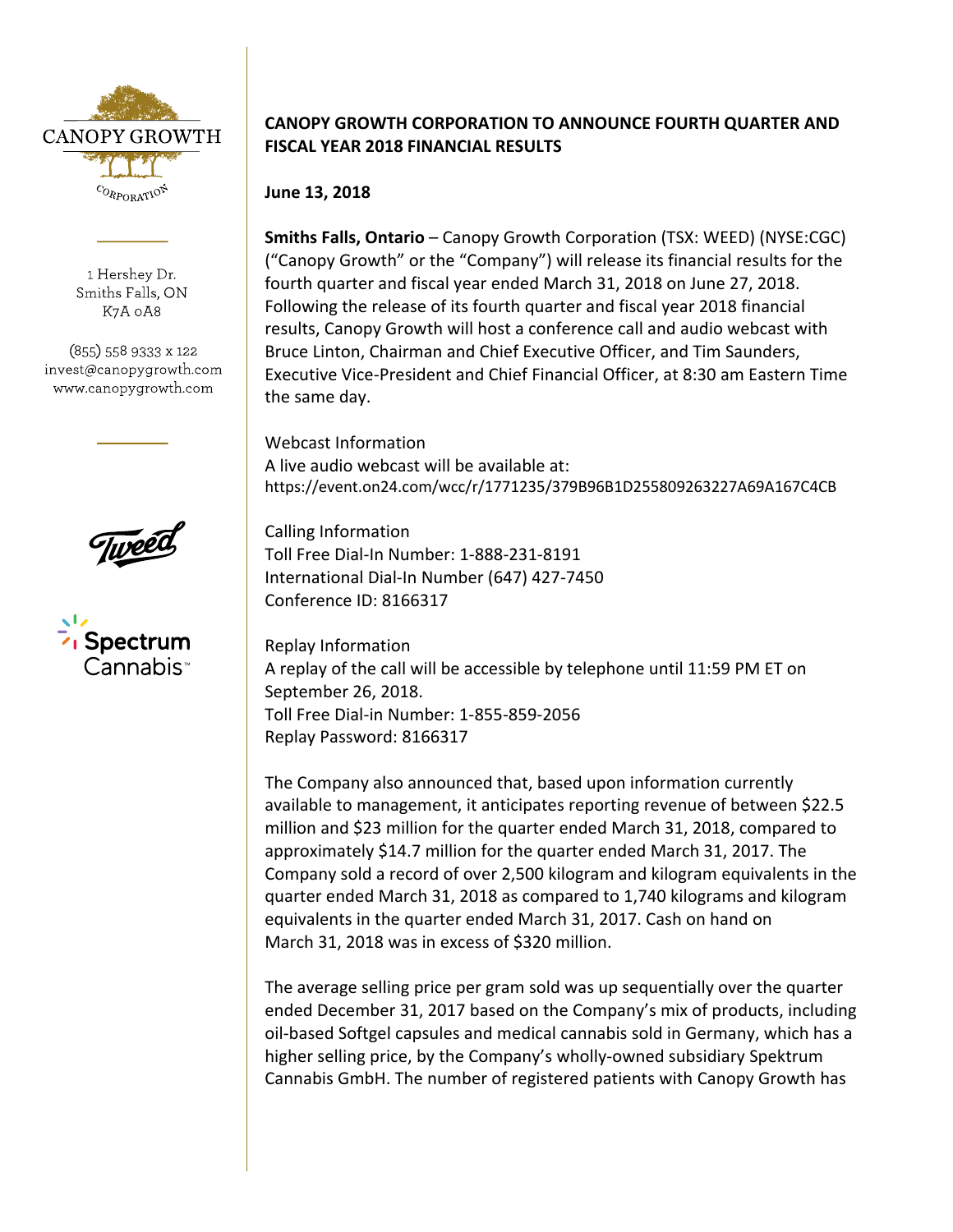grown from approximately 55,000 on March 31, 2017 to over 74,000 on March 31, 2018 and is currently over 80,000 registered patients. In connection with the settlement agreement with Bedrocan International BV, the Company expects to impair non-cash intangible product rights related to the 2015 acquisition of Bedrocan Canada Inc. in the amount of approximately \$28 million.

All figures reported above with respect to the quarter ended March 31, 2018 are preliminary and are unaudited and subject to change and adjustment as the Company prepares its consolidated financial statements for the years ended March 31, 2018 and March 31, 2017. Accordingly, investors are cautioned not to place undue reliance on the foregoing information. The Company does not intend to provide preliminary results in the future. The preliminary results provided in this news release constitute "forward-looking information" and "forward-looking statements" within the meaning of applicable Canadian and U.S. securities laws, are based on several assumptions and are subject to a number of risks and uncertainties. Actual results may differ materially. See "Forward-looking Statements".

All references to "\$" in this news release are to Canadian dollars.

Here's to Future Growth.

## **Contact:**

Caitlin O'Hara Media Relations Caitlin.ohara@canopygrowth.com 613-291-3239

Investor Relations Tyler Burns Tyler.burns@canopygrowth.com 855-558-9333 ex 122

Director Bruce Linton tmx@tweed.com

## **About Canopy Growth Corporation**

Canopy Growth is a world-leading diversified cannabis and hemp company, offering distinct brands and curated cannabis varieties in dried, oil and Softgel capsule forms. From product and process innovation to market execution, Canopy Growth is driven by a passion for leadership and a commitment to building a world-class cannabis company one product, site and country at a time.

Canopy Growth has established partnerships with leading sector names including cannabis icon Snoop Dogg, breeding legends DNA Genetics and Green House seeds, and Fortune 500 alcohol

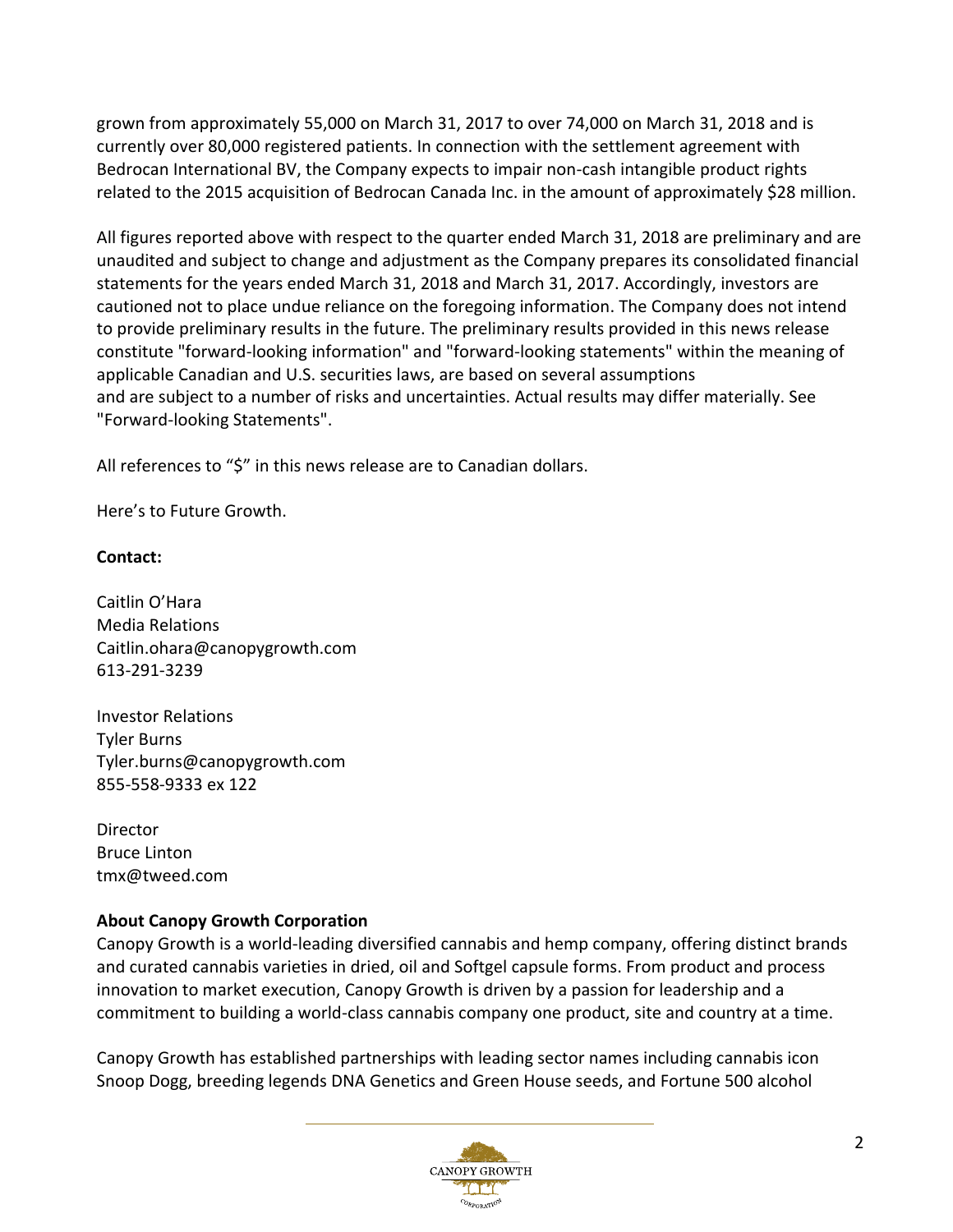leader Constellation Brands, to name but a few. Canopy Growth operates ten cannabis production sites with over 2.4 million square feet of production capacity, including over 500,000 square feet of GMP-certified production space. The Company has operations in eight countries across five continents. The Company is proudly dedicated to educating healthcare practitioners, conducting robust clinical research, and furthering the public's understanding of cannabis, and through its partly owned subsidiary, Canopy Health Innovations, has devoted millions of dollars toward cutting edge, commercializable research and IP development. Through partly owned subsidiary Canopy Rivers Corporation, the Company is providing resources and investment to new market entrants and building a portfolio of stable investments in the sector. From our historic public listing to our continued international expansion, pride in advancing shareholder value through leadership is engrained in all we do at Canopy Growth. **For more information visit** [www.canopygrowth.com](http://www.canopygrowth.com/)

## **Notice Regarding Forward Looking Statements**

This news release contains "forward-looking statements" within the meaning of the United States Private Securities Litigation Reform Act of 1995 and "forward-looking information" within the meaning of applicable Canadian securities legislation. To the extent any forward-looking information in this news release constitutes "financial outlooks" within the meaning of applicable Canadian securities laws, such information is being provided as preliminary financial and operational results for the quarter ended March 31, 2018 and the reader is cautioned that this information may not be appropriate for any other purpose and the reader should not place undue reliance on such financial outlooks.

Often, but not always, forward-looking statements and information can be identified by the use of words such as "plans", "expects" or "does not expect", "is expected", "estimates", "intends", "anticipates" or "does not anticipate", or "believes", or variations of such words and phrases or state that certain actions, events or results "may", "could", "would", "might" or "will" be taken, occur or be achieved. Forward-looking statements or information involve known and unknown risks, uncertainties and other factors which may cause the actual results, performance or achievements of Canopy Growth or its subsidiaries to be materially different from any future results, performance or achievements expressed or implied by the forward-looking statements or information contained in this news release. Financial outlooks, as with forward-looking information generally, are, without limitation, based on the assumptions and subject to various risks as set out herein. Our actual financial position and results of operations may differ materially from management's current expectations and, as a result, our revenue and cash on hand may differ materially from the revenue and cash values provided in this news release.

All information contained in this news release that is not clearly historical in nature may constitute a forward-looking statement. Examples of such statements include statements with respect to the release the Company's financial results for the fourth quarter and fiscal year ended March 31, 2018 and the Company's expected revenue, cash on hand and other preliminary financial and operational results for the quarter ended March 31, 2018. Risks, uncertainties and other factors involved with forward-looking information could cause actual events, results, performance, prospects and opportunities to differ materially from those expressed or implied by such forward-looking